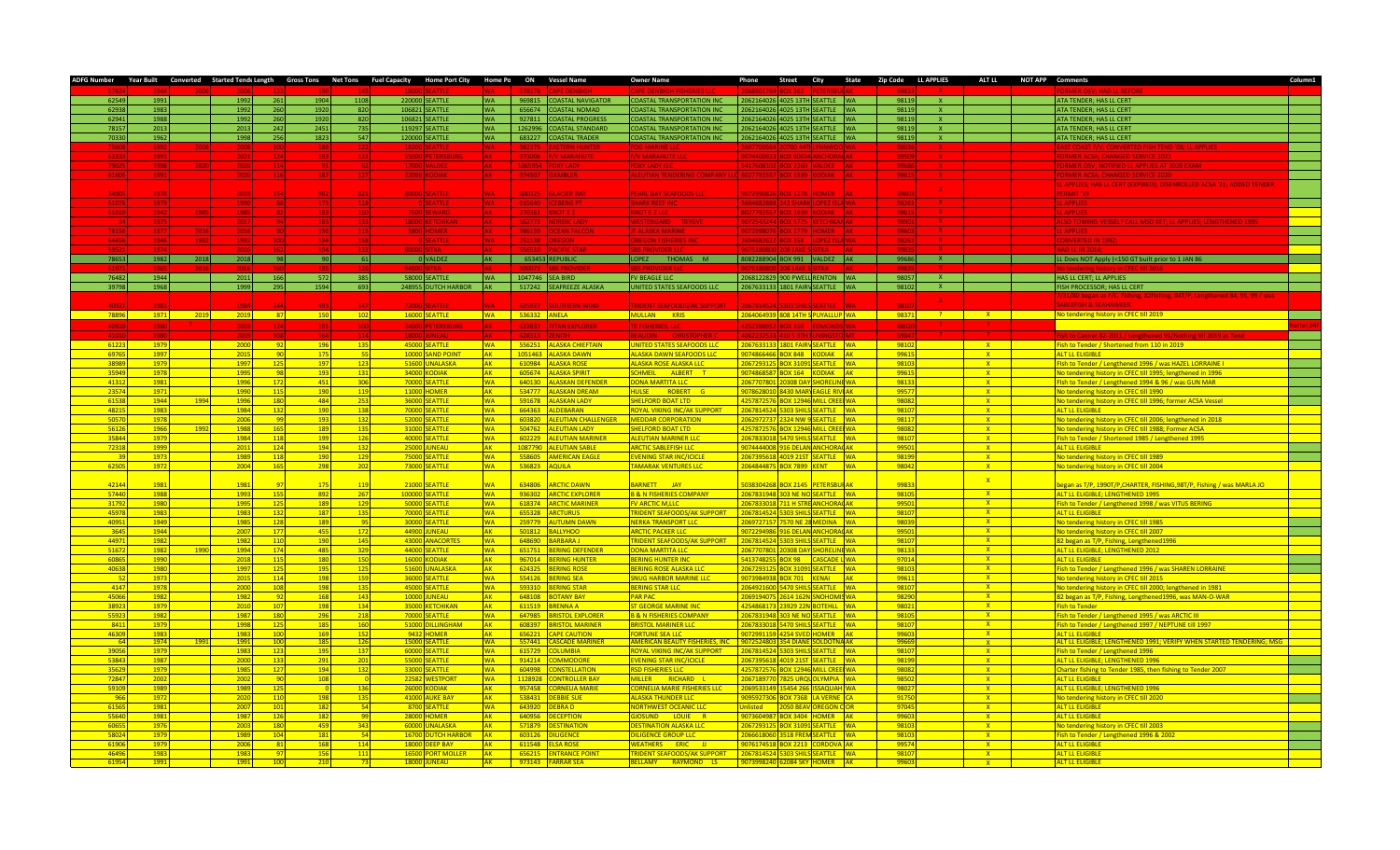|                |              |      | 199                                    |            |                 | 24000 SEATTLE                  | <b>WA</b>              |              | 925863 FORUM STAR                  | <b>DRUM STAR LLC</b>                                               |                                                                     | 9812           |                         | ALT IL FLIGIBLE                                                                    |  |
|----------------|--------------|------|----------------------------------------|------------|-----------------|--------------------------------|------------------------|--------------|------------------------------------|--------------------------------------------------------------------|---------------------------------------------------------------------|----------------|-------------------------|------------------------------------------------------------------------------------|--|
| 4144           | 1982         |      | 1981<br>10                             | 169        |                 | 11000 SEATTLE                  | <b>WA</b>              |              | 640772 FOUR DAUGHTERS              | <b>RIDENT SEAFOODS/AK SUPPORT</b>                                  | 2067814524 5303 SHILS SEATTLE                                       | 9810           | $\mathbf{x}$            | 81 began as T/P, Fishing / Lengthened 99                                           |  |
| 566            | 1974         |      | 1988<br>180                            | 1412       | 423             | 127000 SEATTLE                 | <b>MA</b>              |              | 554030 FV DEFENDER                 | <b>ONA MARTITA LLC</b>                                             | 067707801<br><mark>ס שמת פחצה</mark><br>HORFLI                      | 98133          | X                       | No tendering history in CFEC till 1988                                             |  |
|                |              |      |                                        |            |                 |                                |                        |              |                                    |                                                                    |                                                                     | 9811           |                         | 26/1981 T/P. Fishing /                                                             |  |
| 3247           | 1978         |      | 124<br>1989                            | 195        | 132             | 70000 SEATTLE                  | <b>WA</b>              |              | 598380 GLADIATOR                   | <b>TRIDENT SEAFOODS/AK SUPPORT</b>                                 | 2067814524 5303 SHILS SEATTLE WA                                    | 98107          | $\mathbf{x}$            | No tendering history in CFEC till 1989                                             |  |
|                |              |      |                                        |            |                 |                                |                        |              |                                    |                                                                    |                                                                     |                |                         |                                                                                    |  |
| 4030           | 1969         |      | 2013<br>Q <sub>2</sub>                 | 194        | 132             | 20000 KODIAK                   | <b>AK</b>              |              | $521106$ GOLD RUSH                 | <b>ASHIEY</b> RERT                                                 | 6038810077 ROX 425 KODIAK<br>$\mathbf{A}$                           | 9961           | $\mathbf{x}$            | No tendering history in CEEC till 2013                                             |  |
| 615            | 1991         |      | 200<br><b>OC</b>                       | 177        | 120             | 28000 SELDOVIA                 | <b>AK</b>              |              | 972714 GUARDIAN                    | <b>SELDOVIA SHELLEISHING CO.</b>                                   | 9072347684 BOX 127<br><b>FLDOVIA</b><br>$\mathbf{R}$                | 9966           | $\mathbf{x}$            | AITH FHGIBLE                                                                       |  |
| 392            | 1979         |      | 200<br>$-12$                           | 199        | 135             | 40000 ANCHORA                  | <b>AK</b>              |              | 615796 HALF MOON RAY               | <b>EVENING STAR INC/ICICLE</b>                                     | 2067395618<br>3 4019 21ST<br><b>SEATTLE</b><br><b>MA</b>            | 9819           | $\mathbf{x}$            | Fish to Tender / Lengthened 1980 & 1992                                            |  |
| 4779           | 1978         |      | 2012<br>$\overline{10}$                | 150        | $\overline{45}$ | 10000 KODIAK                   | <b>AK</b>              |              | 594154 HICKORY WIND                | <b>EVENING STAR INC/ICICLE</b>                                     | 2067395619<br>4019 215<br><b>SEATTLE</b><br><b>MA</b>               | 9819           | $\overline{\mathbf{x}}$ | No tendering history in CFEC till 2012; lengthened in 2002                         |  |
|                | 1973         |      | 2014<br>100                            | 194        | 152             | <b>14000 JUNEAU</b>            | <b>AK</b>              | 563421       | <b>ICELANDER</b>                   | <b>OZRY</b><br><b>JOSHUA</b>                                       | 503961520<br><b>2705 NF</b><br><b>VANCOU</b><br><b>MA</b>           | 9868           | $\mathbf{x}$            | No tendering history in CEEC till 2014                                             |  |
|                |              |      |                                        |            |                 | <b>BIAK</b>                    | <b>AK</b>              |              |                                    |                                                                    | 907538459                                                           |                | $-2x$                   | <b>AIT II FLIGIBLE: LENGTHENED IN 1997</b>                                         |  |
| 6300           | 199          | 1997 | 1997                                   | 177        |                 | 30000                          |                        | 978133       | <b>INCENTIVE</b>                   | <b>NCENTIVE ALASKA LLC</b>                                         | OX 635<br><b>IAKNEK</b>                                             | 9963           |                         |                                                                                    |  |
| 6179           | 1991         |      | 1991<br>$-12i$                         | 194        | 16              | 25000<br>KODIAK                | <b>AK</b>              |              | 973478 ISLAND MIST                 | <b>SLAND MIST INC</b>                                              | 541374825<br><b>AP XO</b><br><b>ASCADE</b>                          | 9701           | $-8$                    | ALT LE FLIGIRI E: LENGTHENED IN 2001                                               |  |
| 565            | 1963         | 1988 | 1988<br>$-11$                          | 178        | $-110$          | 9500 WHITTIER                  | <b>AK</b>              | 291815       | <b>IAMIED</b>                      | <b>OHNSON FISHERIES LLC</b>                                        | 907441515<br><b>BOX 621 WHITTIER AK</b>                             | 9969           | $-{\bf x}$              | <b>FV&lt;1988: FV/TENDER 88-09: TENDER 09&lt;</b>                                  |  |
| 3527           | 1979         |      | 1983<br>103                            | 194        | 132             | 27000 KETCHIKAN                | <b>AK</b>              |              | 597611 JENNIFER A                  | <b>T GEORGE MARINE INC</b>                                         | 125486817<br>23929 22N BOTEHLL<br><b>WA</b>                         | 9802           | X                       | Fish to Tender / Lengthened 1995 / Was GOLD N STAR till 1995                       |  |
| 505            | 1983         |      | 1984<br>115                            | 199        | 169             | 20000 SEATTLE                  | <b>WA</b>              |              | 664175 KARI MARIE                  | <b>ARI MARIE FISHIERIES LLC</b>                                    | 1254868173<br>23929 22N BOTHELL                                     | 98021          | X                       | <b>AITH FHGIRLE</b>                                                                |  |
| $-524$         | 1978         |      | 1998<br>127                            |            |                 | 0 SEATTLE                      | <b>WA</b>              | 592291       | <b>KARIN LYNN</b>                  | <b>ARIN LYNN FISHERIES</b>                                         | 2067935748 1308 DINE GREENBAN WA                                    | 9825           | X                       | No tendering history in CFEC till 1998                                             |  |
|                |              |      |                                        |            |                 |                                | <b>WA</b>              |              | 518441 KATIE ANN                   | KATIF ANN I I C                                                    | 025 1ST A SEATTLE<br>062562642                                      |                | X                       | No tendering history in CFEC till 2008                                             |  |
| 55301          | 1969         |      | 2008<br>296                            | 1593       | 693             | 155000 SEATTLE                 |                        |              |                                    |                                                                    | <b>WA</b>                                                           | 98121          |                         |                                                                                    |  |
| 38972          | 1979         |      | 1986<br>101                            | 177        | 126             | 16000 HOMER                    | <b>AK</b>              |              | 607434 KATRINA EM                  | ALASKAN ACCESS FISHERIES LLC                                       | 072991159 4254 SVED HOMER                                           | 9960           | $\mathbf{x}$            | Fish to Tender / Lengthened 1995                                                   |  |
|                | 1973         |      | 200<br>10 <sup>c</sup>                 | 177        | <b>126</b>      | 16000 SEATTLE                  | <b>WA</b>              |              | 548543 KIRSTEN MARIE               | <b>RISTEN MARIE TENDERING LLC</b>                                  | 880 SWEE SWEET<br>083693532                                         | 83670          | $\mathbf{X}$            | No tendering history in CFEC till 2009                                             |  |
| 61154          | 1990         |      | 2009<br>125                            | 442        | 132             | 70000 NEWPORT                  | OR                     | 965726       | <b>KISKA SFA</b>                   | <b>USKA SEA NORTHERN LLC</b>                                       | 2067845000 2157 N NO SEATTLE<br><b>MA</b>                           | 98103          | $X -$                   | <b>ALT LL ELIGIBLE</b>                                                             |  |
| 51347          | 1984         |      | 1986<br>108                            | 177        | 157             | 18000 HOMER                    | <b>AK</b>              |              | 669025 KONA KAI                    | ORTUNE SEA LLC                                                     | 9072991159 4254 SVED HOMER                                          | 99603          | X                       | ALT LL ELIGIBLE; LENGTHENED IN 1997                                                |  |
| 6021           | 1990         |      | 1990<br>100                            | 210        | $-73$           | 18000 HOMER                    | <b>AK</b>              |              | 959432 KUSTATAN                    | REHDER CHARLES M                                                   | 9072357586 BOX 2065 HOMER                                           | 9960           | X                       | <b>ALT LL ELIGIBLE</b>                                                             |  |
| 6135           | 1991         |      | 1991<br>138                            | 196        | 196             | 12500 KODIAK                   | <b>AK</b>              |              | 972591 LADY ALASKA                 | LADY ALASKA ENTERPRISES LLC                                        | 5092009508 3707 E FRA MERIDIAN                                      | 83642          | X                       | ALT LL ELIGIBLE; LENGTHENED 1994                                                   |  |
|                |              |      |                                        |            |                 |                                |                        |              |                                    |                                                                    |                                                                     |                |                         |                                                                                    |  |
| 6135           | 1991         |      | 1991<br>126                            | 196        | 196             | <b>70000 KODIAK</b>            | <b>AK</b>              |              | 972646 LADY KODIAK                 | UYDAM KEVIN A                                                      | 9074865396 BOX 980 KODIAK                                           | 99615          | $X -$                   | ALT LL ELIGIBLE                                                                    |  |
| 47826          | 1984         |      | 1984<br>119                            | 193        | 131             | 25000 SEATTLE                  | <b>WA</b>              |              | 667407 LAST FRONTIER               | <b>TRIDENT SEAFOODS/AK SUPPORT</b>                                 | 2067814524 5303 SHILS SEATTLE                                       | 98107          | X                       | ALT LL ELIGIBLE; LENGTHENED 2000                                                   |  |
| 41520          | 1978         |      | 1989<br>- 79                           | 184        | -55             | 8000 NEWPORT                   | <b>OR</b>              |              | 584360 LISA MELINDA                | <b>ISA MELINDA FISHERIES</b>                                       | 5412659868 BOX 1650 NEWPORT                                         | 97365          | X                       | No tendering history in CFEC till 1989                                             |  |
| 6001           | 1990         |      | 1998<br>$-90$                          | 138        | 41              | 9000 HOMER                     | <b>AK</b>              |              | 960195 M AND M                     | M & M FISHERIES LLC                                                | 8606363621 124 TRAPP KELSO<br><b>WA</b>                             | 98626          | $- X$                   | ALT LL ELIGIBLE                                                                    |  |
| 2313           | 1969         |      | 2015<br>$-96$                          | 154        | 117             | 8000 JUNEAU                    | <b>AK</b>              |              | 524001 MAR PACIFICO                | MAR PACIFICO INC                                                   | 608755672 BOX JACK SOUTH BEI WA                                     | 98586          | X                       | No tendering history in CFEC till 2015                                             |  |
| 3167           | 1979         |      | 2001<br>$-12$                          | 175        | 11 <sup>c</sup> | 30000 SEATTLE                  | <b>WA</b>              |              | 615563 MARGARET LYN                | <b>SREAT WEST SEAFOODS LP</b>                                      | 2063912773 4225 23RD SEATTLE WA                                     | 98199          | $\mathbf{x}$            | Fish to Tender / Lengthened 1997                                                   |  |
| 4570           | 1983         |      | 1983                                   | 152        | 148             | 9500 SEATTLE                   | <b>WA</b>              |              | 647314 MAVERICK                    | QUASHNICK RICHARD S                                                | 034409257 548 SR 401 NASELLE<br><b>WA</b>                           | 98638          | $\mathbf{x}$            | <b>ALT LL ELIGIBLE</b>                                                             |  |
| 2036           | 1967         | 1996 | 1988<br>102                            | 166        | $\overline{49}$ | 15000 SEATTLE                  | <b>WA</b>              |              | 512191 MELANIE                     | <b>MELANIE INC</b>                                                 | 5414808165 BOX 557 DEPOE BAYOR                                      | 97341          | $\mathbf{x}$            | No tendering history in CFEC till 1988; Lengthened 1995                            |  |
|                |              |      |                                        |            |                 |                                |                        |              |                                    |                                                                    |                                                                     |                |                         |                                                                                    |  |
| 4989           | 1984         |      | 1984                                   | 189        | 167             | 12500 SEATTLE                  | <b>WA</b>              |              | 668040 MISTY BLUE                  | <mark>WINTERHAWK LLC</mark>                                        | 2069194075 2614 162N SNOHOMIS WA                                    | 98290          | X                       | AITIL FLIGIBLE                                                                     |  |
|                | 1972         |      | 2020<br>$-11$                          | 187        |                 | 65516 SEATTLE                  | <b>WA</b>              |              | 542651 NORDIC FURY                 | <b>VORDIC FURY LLC</b>                                             | 2067833844 4005 20TH SEATTLE<br><b>MA</b>                           | 98199          | X                       | No tendering history in CFEC till 2020                                             |  |
| 961            | 1977         |      | 1997<br>$-12$                          | 199        | 134             | 43000 SEATTLE                  | <b>WA</b>              |              | 584684 NORDIC STAR                 | V NORDIC STAR                                                      | 2067845000 2157 N NO SEATTLE WA                                     | 9810           | $\mathbf{x}$            | No tendering history in CFEC till 1997; lengthened in 1993                         |  |
| 3843           | 1979         |      | 1995<br>148                            | 462        | 139             | 88068 JUNEAU                   | <b>AK</b>              |              | 610393 NORTHERN DEFENDER           | <b>ONA MARTITA LLC</b>                                             | 2067707801 20308 DAY SHORFLINE WA                                   | 98133          | $\mathbf{x}$            | Fishing thru 1985/Charter 86 - 90/91 Fishing / was MORNING STAR                    |  |
| 5515           | 1981         |      | 16!<br>1994                            | 394        | 247             | 44000 SEATTLE                  | <b>WA</b>              |              | 637744 NORTHERN PATRIOT            | <b>TRIDENT SEAFOODS/AK SUPPORT</b>                                 | 2067814524 5303 SHILS SEATTLE                                       | 9810           | $\mathbf{x}$            | Fish to Tender / was DONA PAULITA                                                  |  |
| 3680           | 1979         |      | 200<br>16 <sup>2</sup>                 | 816        | 244             | 68000 SEATTLE                  | <b>WA</b>              |              | 609384 NORTHWEST EXPLORER          | <b>8 &amp; N FISHERIES COMPANY</b>                                 | 067831948 303 NE NO SEATTLE                                         | 9810           | $\mathbf{x}$            | ishing to Canner 1984/Back to fishing 2000/Tender 2007                             |  |
|                | 1984         |      | 200                                    | 896        | 26              | 110000 SEATTLE                 | <b>WA</b>              | 678236       | <b>OCEAN EXPLORER</b>              | & N FISHERIES COMPANY                                              | 067831948<br>03 NE NO SEATTLE                                       | 9810           | $\mathbf{x}$            | <u>NIT I I FLIGIBLE: TRAWLER, LIKELY NOT A TENDER</u>                              |  |
|                |              |      |                                        |            |                 |                                |                        |              |                                    |                                                                    |                                                                     |                |                         |                                                                                    |  |
|                | 1977         |      | 1984                                   | 196        | 136             | 49770 SEATTLE                  | <b>WA</b>              | 586441       | <b>OCEAN FURY</b>                  | <b>EAN FURY LLO</b>                                                | 167833844                                                           | 9811           | $\mathbf{x}$            | No tendering history in CFEC till 1984; lengthened in 1991 & 1996                  |  |
| 48173          | 1982         |      | 199                                    | 243        |                 | <b>DDIAK</b><br>21000 KC       | <b>AK</b>              | 652397       | OCEAN HOPE 3                       | <b>/ENING STAR INC/ICICLE</b>                                      | 067395618<br><b>FATTI F</b>                                         | 9819           | X                       | Fish to Tender / Lengthened 1995                                                   |  |
|                | 1974         |      | 1996<br>120                            | 321        | $-96$           | 60000 SEATTLE                  | <b>WA</b>              |              | 561518 OCEAN LEADER                | <b>MMONAK LEADER LLC</b>                                           | 063743414 2200 ALAS SEATTLE<br><b>MA</b>                            | 98121          | $X -$                   | No tendering history in CFEC till 1996                                             |  |
| 6931           | 1969         |      | 200 <sup>5</sup><br>116                | 171        | 116             | 64000 SEATTLE                  | <b>WA</b>              |              | 518937 PACIFIC CHALLENGER          | <b>PACIFIC DAWN LLC</b>                                            | 2062972737 2324 NW 9 SEATTLE<br><b>WA</b>                           | 98117          | X                       | No tendering history in CFEC till 2005                                             |  |
| 5075           | 1984         |      | 2008<br>15!                            | 896        | 268             | 126000 SEATTLE                 | <b>WA</b>              |              | 678237 PACIFIC EXPLORER            | <b>B &amp; N FISHERIES COMPANY</b>                                 | <b>2067831948 303 NE NO SEATTLE</b><br><b>MA</b>                    | 98105          | $\mathbf{x}$            | ALT LL ELIGIBLE; TRAWLER, LIKELY NOT A TENDER                                      |  |
| -991           | 1969         |      | 2012<br>- 98                           | 194        | 132             |                                | <b>WA</b>              |              |                                    |                                                                    | 2067698008 3315 150TH MILL CRE                                      |                | $\mathbf{x}$            |                                                                                    |  |
|                |              |      |                                        |            |                 | 2800 SEATTLE                   |                        |              | 522870 PACIFIC SOUNDER             | ONE <b>A</b><br><b>OYSTEIN</b>                                     |                                                                     | 98012          |                         | No tendering history in CFEC till 2012                                             |  |
| 5503           | 1980         |      | 1997<br>79                             | 192        | 154             | 8000 KODIAK                    | <b>AK</b>              |              | 633001 PACIFIC STAR                | <b>PACSTAR INC</b>                                                 | 9075392801 BOX 319 KODIAK                                           | 9961           | $\mathbf{x}$            | <b>Fish to Tender / Lengthened 1997</b>                                            |  |
| 7673           | 2002         | 2011 | 2011<br>Q <sub>R</sub>                 | 174        | 52              | 14000 KODIAK                   | <b>AK</b>              |              | 1124048 PACIFIC STORM              | <b>PACIFIC STORM FISHERIES LLC</b>                                 | 5414049448 BOX 1925<br><b>KODIAK</b>                                | 9961           | $\mathbf{x}$            | <b>FMR GULF SHRIMPER: ALT LL ELIGIBLE</b>                                          |  |
| 3597           | 1979         |      | 1983<br>121                            | 184        | 125             | 42000 SEATTLE                  | <b>WA</b>              |              | 604581 PACIFIC SUN                 | <b>PACIFIC SUN LLC</b>                                             | 5105027825<br>628 PALM SEATTLE                                      | 98116          | X                       | <b>Fish to Tender / Lengthened 1997</b>                                            |  |
| 986            | 1969         |      | 1990<br>10 <sup>3</sup>                | 166        | 113             | 15000 KODIAK                   | <b>AK</b>              |              | 523423 PACIFIC VENTURE             | LANDEROS JOSE                                                      | 9703768200 860 ROBBI COLORADO                                       | 8092           | X                       | Lengthened in 1990; CFEC tendering 1990                                            |  |
|                | 1974         |      | 199                                    | <b>19</b>  | 131             | 47000 SE                       | WA.                    | 555058       | <b>ACIFIC VIKING</b>               | <u>OYAL VIKING INC/AK SUPPORT</u>                                  | 1678145.                                                            | 9810           | <u>x =</u>              | No tendering history in CFEC till 1984; lengthened in 1991 & 1996                  |  |
| 3576           | 1978         |      | 2013<br>11(                            | 195        | 132             | 48000 DUTCH HARBOR             | <b>AK</b>              |              | 597612 PATRICIA LEE                | <b>ATRICIA LEE LLC</b>                                             | 06729312<br>EATTLE                                                  | 9810           | $X =$                   | No tendering history in CFEC till 2013                                             |  |
| 6321           | 1992         |      | 1992<br>95                             | 198        | -55             | 0 KODIAK                       | <b>AK</b>              |              | 982610 PERSEVERANCE                | <b>RIDENT SEAFOODS/AK SUPPORT</b>                                  | 067814524<br>303 SHILS <mark>SEATTLE</mark><br><b>MA</b>            | 9810           | $\mathbf{X}$            | ALT LL ELIGIBLE; LENGTHENED 1995                                                   |  |
| 30             | 1978         |      | 2018<br>$-90$                          | 195        | 139             | <b>DDIAK</b>                   | <b>AK</b>              | 589317       | <b>POLAR SEA</b>                   | <b>RCTIC HUNTER LLO</b>                                            | 35822580 B<br>OX 98929 LAKEWO                                       | 98496          | $X =$                   | No tendering history in CFEC till 2018                                             |  |
|                |              |      |                                        |            |                 | 20000 KC                       |                        |              |                                    |                                                                    |                                                                     |                |                         |                                                                                    |  |
| 6107           | 1990         |      | 1990<br>-92                            | 162        | 48              | 15000 WARRENDALE               | <b>OR</b>              |              | 960839 POLESTAR                    | <b>BRISTOL FIVE INC</b>                                            | 5413748255 BOX 98 CASCADE                                           | 97014          | X                       | <b>ALT LL ELIGIBLE</b>                                                             |  |
|                | 1973         |      | 2000<br>136                            | 186        | 123             | 53000 KODIAK                   | <b>AK</b>              |              | 549174 PROVIDER                    | <b>PROVIDER INC.</b>                                               | 4257759988 BOX 1659 FDMONI<br><b>MA</b>                             | 98026          | $\mathbf{x}$            | No tendering history in CFEC till 2000                                             |  |
| 5968           | 1990         |      | 1990<br>10 <sup>3</sup>                | 166        | 49              | 18000 JUNEAU                   | <b>AK</b>              |              | 957380 RAMBLIN ROS                 | <b>DIAMONDBACK SEAFOODS INC.</b>                                   | 9074444008 916 DELAN ANCHORACAK                                     | 9950           | $\mathbf{x}$            | <b>ALT LL ELIGIBLE</b>                                                             |  |
| 5968           | 1990         |      | 1990<br>10 <sup>3</sup>                | 166        | 49              | <b>18000 JUNEAU</b>            | <b>AK</b>              |              | 957380 RAMBLIN ROSE                | <b>DOUMIT VESSEL MANAGEMENT LI</b>                                 | 607950216 BOX 342 CATHLAME WA                                       | 98612          | $\mathbf{x}$            | <b>ALT LL ELIGIBLE</b>                                                             |  |
| 5896           | 1989         |      | 2007                                   | 137        | 101             | 0 WARRENDALE                   | <b>OR</b>              | 939684 RAVEN |                                    | <b>BERING FIVE INC</b>                                             | 5413748255 BOX 98 CASCADE L                                         | 97014          | X                       | ALT IL FLIGIBLE                                                                    |  |
| 5377           | 1968         |      | 1987<br>16                             | 198        | 135             | 60000 SEATTLE                  | <b>WA</b>              |              | 516256 RELIANCE                    | <b>IGHLAND LIGHT SEAFOODS LLC</b>                                  | 2062160220 2440 W COSEATTLE WA                                      | 9819           | $\mathbf{x}$            | <b>ALT LL ELIGIBLE</b>                                                             |  |
| 5896           | 1988         |      | 1991<br>$-90$                          | 162        | 103             | 10000 SEATTLE                  | <b>WA</b>              | 944290 ROGUE |                                    | <b>IGHTSHIP INC</b>                                                | 1255302170 BOX 1659 EDMOND:<br><b>SMA</b>                           | 9802           | $\mathbf{x}$            | <b>ALT LL ELIGIBLE</b>                                                             |  |
|                |              |      |                                        |            |                 |                                |                        |              |                                    |                                                                    |                                                                     |                |                         |                                                                                    |  |
| 6900           | 1969         |      | 2010<br>$\rightarrow$                  | 179        | 122             | 17000 SEATTLE                  | <b>WA</b>              |              | 521927 ROYAL PACIFIC               | <b>IOHN PERKINS ENTERPRISES INC.</b>                               | 2083693532 5880 SWEE SWEET                                          | 83670          | $\mathbf{x}$            | No tendering history in CFEC till 2010                                             |  |
| 371            | 1972         |      | 108<br>1984                            | 198        | 137             | 47000 SEATTLE                  | <b>WA</b>              | 542375       | <b>ROYAL VIKING</b>                | <b>OYAL VIKING INC</b>                                             | 067814524<br><b>303 SHILS</b><br><b>SEATTLE</b>                     | 9810           | X                       | No tendering history in CFEC till 1984                                             |  |
| 7077           | 1998         |      | 1998<br>113                            |            |                 | 30000<br><b>WARRENDALE</b>     | <b>OR</b>              | 1068196      | SANDRA FIVE                        | <b>IEUKER BROS INC</b>                                             | 41374825<br>OX 98<br>ASCADE                                         | 97014          | $\mathbf{x}$            | AITIL FLIGIBLE                                                                     |  |
| 991            | 1969         |      | 2010<br>104                            | 191        | 129             | 26970 SEATTLE                  | <b>WA</b>              | 521201       | <b>EA STAR</b>                     | <b>JAY FISHERIES LLC</b>                                           | 06795822:<br>OX 310<br><b>DMON</b>                                  | 9802           | $X =$                   | No tendering history in CFEC till 2010                                             |  |
| 822            | 1970         |      | 201<br>10 <sup>4</sup>                 | 197        | 11              | 36489 SEATTLE                  | <b>WA</b>              | 525572       | <b>SEA VENTUR</b>                  | UNN SEA VENTURE LLC                                                | 06383927<br>OX 2174<br><b>BREMER</b>                                | 9831           | <b>X</b>                | MR ACSA TIL 2016; TENDER SINCE 2017; ALT LL ELIGIBLE                               |  |
| 3595           | 1979         |      | 1997<br>143                            | 199        | 135             | 81500 UNALASKA                 | <b>AK</b>              | 609823       | SEA WOLF                           | <b>FA WOLF ALASKA LLO</b>                                          | 06729312<br>าx <del>ว</del> าก<br><b>FATTIF</b>                     | 9810           | X                       | ish to Tender / Lengthened 1997                                                    |  |
| 5947           | 1987         |      | 1990<br>- 98                           | 286        | 85              | 46000 NEWPORT                  | <b>OR</b>              | 924585       | <b>SEEKER</b>                      | EAVERS JAMES M                                                     | 419611716 BOX 1010 NEWPOR                                           | 97365          | $X -$                   | ALT LL ELIGIBLE; LENGTHENED 1998                                                   |  |
|                |              |      |                                        |            |                 |                                |                        |              |                                    |                                                                    |                                                                     |                |                         |                                                                                    |  |
| 610            | 1967         |      | 2004<br>$-91$                          | 196        | 58              | 4000 CRAIG                     | <b>AK</b>              |              | 506986 SHELLFISH                   | EMMERT LAWRENCE EJ                                                 | 2069419442 7425 MEAL FERNDALE WA                                    | 98248          | X                       | ALT LL ELIGIBLE; LENGTHENED 1996                                                   |  |
| 6086           | 1990         |      | 1990<br>116                            | 197        | 134             | 20000 KODIAK                   | <b>AK</b>              |              | 964016 SILVER SPRAY                | <b>SILVER SPRAY SEAFOODS LLC</b>                                   | 8633702687 BOX 8321 KODIAK                                          | 99615          | $\mathbf{x}$            | ALT LL ELIGIBLE                                                                    |  |
|                |              |      |                                        |            |                 |                                |                        |              |                                    |                                                                    |                                                                     |                | $\mathbf{x}$            |                                                                                    |  |
|                |              |      | 1994<br>161                            | 394        | 247             | 44000 SEATTLE                  | <b>WA</b>              | 651752       | <b>SOVEREIGNTY</b>                 | <b>RIDENT SEAFOODS/AK SUPPORT</b>                                  | 2067814524 5303 SHILS SEATTLE                                       | 9810           |                         | Fish to Tender / Lengthened 2002 / was DONNA LILIANA & NORTHERN PATRIO             |  |
| 55199          | 1982         |      |                                        |            |                 |                                |                        |              |                                    |                                                                    |                                                                     |                |                         |                                                                                    |  |
| $-12$          |              |      |                                        |            |                 |                                |                        |              |                                    |                                                                    |                                                                     |                | $\mathbf{x}$            |                                                                                    |  |
|                | 1974         |      | 1993<br>123                            | 196        | 133             | 57000 SEATTLE                  | <b>WA</b>              | 561651       | <b>STAR FISH</b>                   | <b>EV STARFISH LLC</b>                                             | 2067694047 22128 STATMOUNT VE WA                                    | 98274          |                         | No tendering history in CFEC till 1984; lengthened in 1993                         |  |
| 34931<br>39197 | 1978<br>1980 |      | 1997<br>12 <sup>1</sup><br>1980<br>123 | 192<br>197 | 132<br>140      | 59723 SEATTLE<br>58135 SEATTLE | <b>WA</b><br><b>WA</b> |              | 597065 STARLITE<br>617807 STARWARD | <b>STARLITE FISHERIES LLC.</b><br><b>STARWARD FISHERIES LLC 12</b> | 2067694047 22128 STATMOUNT VE WA<br>2067694047 3404 31ST EVERETT WA | 98274<br>98201 | $\mathbf{x}$<br>X       | No tendering history in CFEC till 1997<br>01/02/1980 T/P.2005Fish.2015T/P. Fishing |  |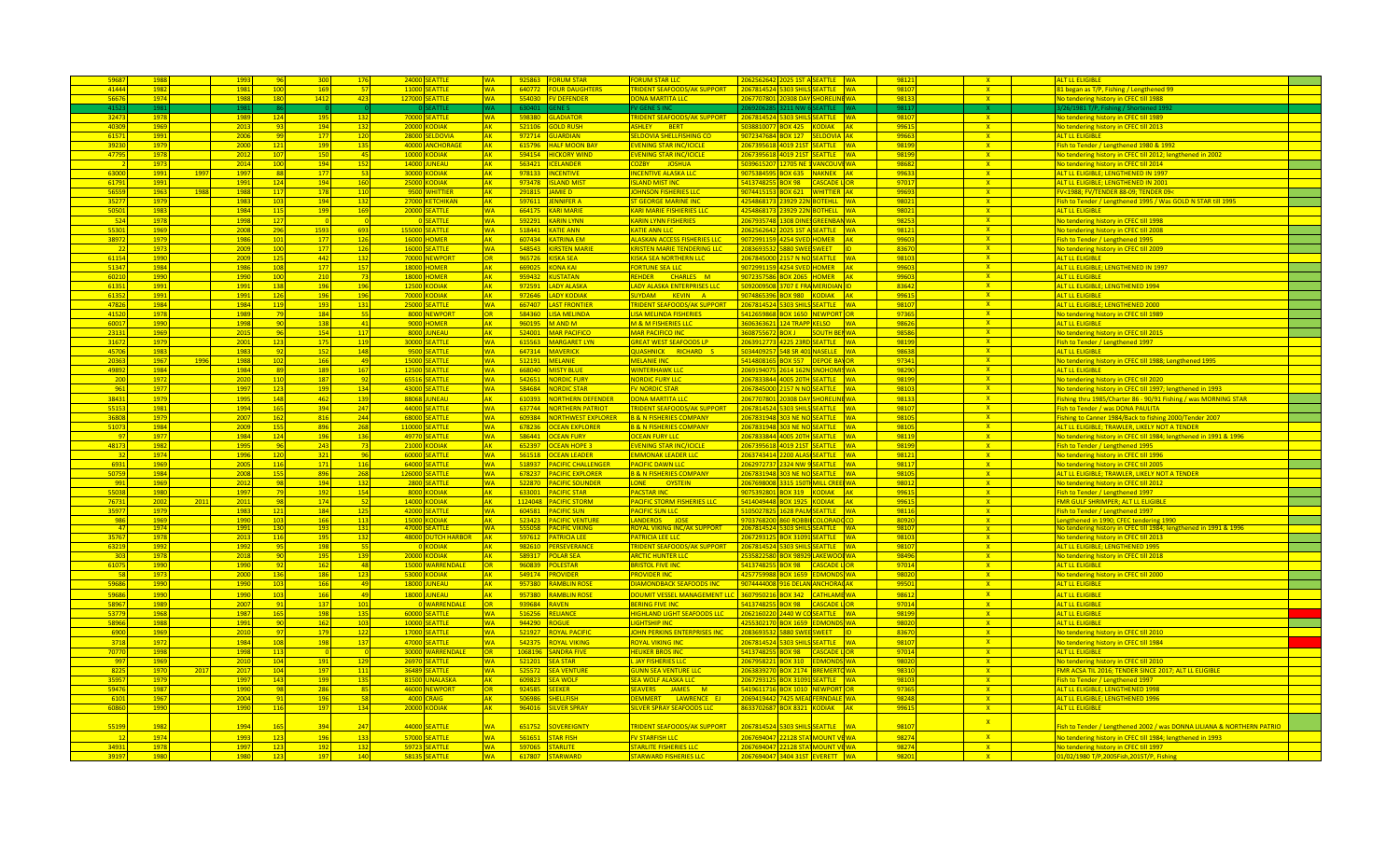| 4685            |              |      | 1983         |            |            |            | 16000 KODIAK         |                        | 656842         | <b>STORM RIRD</b>                        | OCHTERMANN LUDGER W                               | 062455153 BOX 714             | <b>KODIAK</b>                                                    | 9961           | $\mathbf{x}$ |                          | LT LL ELIGIBLE: LENGTHENED 1994                                                                      |  |
|-----------------|--------------|------|--------------|------------|------------|------------|----------------------|------------------------|----------------|------------------------------------------|---------------------------------------------------|-------------------------------|------------------------------------------------------------------|----------------|--------------|--------------------------|------------------------------------------------------------------------------------------------------|--|
| 3986            | 1980         |      | 1983         | 123        | 276        |            | 0 SEATTLE            | <b>WA</b>              |                | 620769 STORM PETREL                      | VENING STAR INC/ICICLE                            |                               | 2067395618 4019 21ST SEATTLE WA                                  | 98199          | $\mathbf{x}$ |                          | <b>Fish to Tender</b>                                                                                |  |
| 4121            | 1980         |      | 1981         | <b>QS</b>  | 199        | 141        | <b>18000 KODIAK</b>  | <b>AK</b>              |                | 620343 SUMMER WIND                       | <b>MONSON FISH COMPANY LLC</b>                    |                               | 9075125687 BOX 1736 KODIAK AK                                    | 9961           | $\mathbf{x}$ |                          | T/P to Fish to T/P / was CORDOVA, WILD THING, FLYING OCEAN                                           |  |
|                 |              |      |              |            |            |            |                      |                        |                |                                          |                                                   |                               |                                                                  |                |              |                          | 7/10/80T/P,83Fish,86T/PCharter,92Fish,01T/P / Lengthened 92 / was                                    |  |
| 4081            | 1980         |      | 1980         | 13         |            | 11         | 40000 JUNEAU         |                        | 620538         | <b>TEMPO SEA</b>                         | <b>EMPO SEA LLC</b>                               | 9074444008 916 DELAN ANCHORA  |                                                                  | 9950           | X            |                          | CONSTANCE                                                                                            |  |
| 6557            | 1991         |      | 1994         | $-11$      | 198        | $-98$      | <b>20000 JUNEAU</b>  | <b>AK</b>              |                | 973238 TIME BANDIT                       | <b>TIME BANDIT LLC</b>                            |                               | 7037272858 BOX 2270 ASHBURN VA                                   | 20146          | $\mathbf{x}$ |                          | ALT LL ELIGIBLE; LENGTHENED 2004                                                                     |  |
| 3370            | 1978         |      | 1986         | $-13$      | 197        | 134        | 50000 KODIAK         | <b>AK</b>              |                | 596514 TRAIL BLAZER                      | <b>TRAILBLAZER LLC</b>                            |                               | <b>5419618137 BOX 1027 NEWPORT OR</b>                            | 9736           | $\mathbf{x}$ |                          | No tendering history in CFEC till 1986; lengthened in 1993 & 1997                                    |  |
| <b>DP</b>       | 1969         |      | $-1998$      | 11         | 199        | 195        | 20000 SEATTLE        | <b>WA</b>              |                | 522574 VALIANT                           | ALIANT FISHERIES LLC                              |                               | 4254446816 18211 85TH EDOMNDS WA                                 | 98021          | $-{\bf X}$   |                          | No tendering history in CFEC till 1998                                                               |  |
| 5758            | 1948         |      | 1998         | 110        | <b>198</b> | 144        | 26000 SEATTLE        | <b>WA</b>              |                | 255750 VELERO IV                         | <b>GB FISHING INC.</b>                            |                               | 9073500374 48178 SEW MOOSE PA AK                                 | 99631          | <u>x =</u>   |                          | No tendering history in CFEC till 1998                                                               |  |
| 77084           | 2012         |      | 2012         | <b>114</b> |            |            | 35000 REEDSPORT      | OR                     |                | 1237586 VICTORY                          | <b><i>NAHL FISHERIES LLC</i></b>                  |                               | 5412715720 135 SHIPYA REEDSPOR OR                                | 97467          | $X =$        |                          | ALT IL FLIGIBLE                                                                                      |  |
| 5797            | 1988         |      | 1989         | 102        | 192        | 130        | 12000 KODIAK         | <b>AK</b>              |                | 939078 VIEKODA BAY                       | <b>DONALD</b><br><b>JORTON</b>                    | 075126073 BOX 3282 KODIAK     |                                                                  | 9961           | $X =$        |                          | ALT IL FLIGIBLE                                                                                      |  |
| 3604            | 1979         |      | 1984         | 123        | 193        | 131        | 72000 SEATTLE        | <b>WA</b>              |                | 605228 VIKING EXPLORER                   | OYAL VIKING INC/AK SUPPORT                        | 2067814524 5303 SHILS SEATTLE |                                                                  | 9810           | $X =$        |                          | <b>Fish to Tender</b>                                                                                |  |
| 7003            | 1998         |      | 1998         | -98        | 180        | -54        | 21000 REEDPORT       | <b>OR</b>              | 1063312 VIXEN  |                                          | <b>IXEN LLC</b>                                   | 3412655422 3859 YAQL NEWPOR   |                                                                  | 9736           | $X -$        |                          | <b>ALT LL ELIGIBLE</b>                                                                               |  |
| 4380            | 1982         |      | 1982         | -90        | 178        | 153        | 9338 CATHLAMET       | <b>WA</b>              |                | 646135 WATCHMAN                          | <b>OUMIT FISH LLC</b>                             |                               | 8607950216 BOX 342 CATHLAME WA                                   | 98612          | $X -$        |                          | <b>ALT LL ELIGIBLI</b>                                                                               |  |
| 5193            | 1983         |      | 1983         | -90        | 164        | 141        | 12000 PETERSBURG     | <b>AK</b>              |                | 656740 WESTERLY                          | <b>MCFADYEN CHRISTOPHER</b>                       |                               | 2065957664 BOX 592 PETERSBUI AK                                  | 99833          | X            |                          | <b>ALT LL ELIGIBLE</b>                                                                               |  |
| -96             | 1977         |      | 2004         | 11         | 197        | 138        | 40000 SEATTLE        | <b>WA</b>              |                | 585926 WESTERN STAR                      | AVANAUGH RONALD J                                 | 9079420047 1533 SAWI KODIAK   |                                                                  | 99615          | X            |                          | No tendering history in CFEC till 2004                                                               |  |
| 1257            | 1943         |      | 2003         | $-81$      | 163        | 130        | O PETERSBURG         | <b>AK</b>              |                | 274414 WESTWARD                          | BARNETT JAY                                       |                               | 6038304268 BOX 2145 PETERSBUI AK                                 | 99833          | $\mathbf{X}$ |                          | No tendering history in CFEC till 2003                                                               |  |
| 5324            | 1979         |      | 2006         | <b>126</b> | 184        | 125        | 0 SEATTLE            | <b>WA</b>              |                | 615165 WESTWARD I                        | <b>WESTWARD 1 LIMITED PRTNR</b>                   | 2063419996 2300 E VAL RENTON  | <b>WA</b>                                                        | 98057          | $\mathbf{X}$ |                          | <b>Fish to Tender</b>                                                                                |  |
| 5699            | 1988         |      | 1988         | -88        | 137        | 101        | 13000 WARRENDALE     | <b>OR</b>              |                | 931898 WINDWARD                          | <b>OINT FIVE INC</b>                              |                               | 5413748255 BOX 98 CASCADE LOR                                    | 97014          | $\mathbf{x}$ |                          | <b>ALT LL ELIGIBLE</b>                                                                               |  |
| 6171            | 1991         |      | 1991         | 105        | 193        | 131        | 18000 WARRENDALE     | <b>OR</b>              |                | 974423 ZONE FIVE                         | <b>HELIKER BROS ING</b>                           |                               | 5413748255 BOX 98 CASCADE LOR                                    | 97014          | $\mathbf{x}$ |                          | <b>AITIL FLIGIBLE</b>                                                                                |  |
|                 | 1990         |      |              | 127        | 180        | 122        | 37080 SEATTLE        | WΔ.                    |                | 959086 REALITY RAY                       | <b>REALITY RAY OF WAS</b>                         | 4254868173                    | וותרר ברבב<br><b>ROTHELL</b>                                     | 9802           |              | x                        | <b>ACTIVE ACSA: CLARIFY APPLICABILITY</b>                                                            |  |
| 11005           | 1944         |      |              | 86         | 197        | 159        | 6500 PETERSBURG      | AK                     |                | 271628 AFOGNAK                           | <b>AZNACK CORP</b>                                |                               | 9077722775 BOX 1631 PETERSBUI AK                                 | 99833          |              | $\mathbf{x}$             |                                                                                                      |  |
| 22011           | 1972         |      |              | 98         | 165        | 125        | 19348 KODIAK         | <b>AK</b>              |                | 544967 ALASKA BEAUTY                     | RICHARD K<br><b>STARR</b>                         |                               | 5037017495 1518 REZA KODIAK AK                                   | 99615          |              | $\mathbf{x}$             | Tendering ok, lengthened in 2000                                                                     |  |
| 4100            | 1978         |      |              | 99         | 195        | 168        | 24000 SEATTLE        | <b>WA</b>              |                | 597377 ALASKA CHALLENGER                 | ALASKA CHALLENGER TENDER LLC                      |                               | 3608507655 BOX 379 BREMERTOWA                                    | 98337          |              | $\mathbf{x}$             |                                                                                                      |  |
| 11886           | 1943         |      | 1978         | 82         | 191        | 168        | 5500 SEWARD          | AK                     |                | 252152 ALASKA EAGLE                      | <b>HOCKEMA</b><br><b>JOHN</b>                     | 9079427608                    | 5425 JULI SOLDOTNA AK                                            | 99669          |              | <b>X</b>                 | <b>GRANDFATHERED</b>                                                                                 |  |
| 32728           | 1978         |      |              |            | 573        | 135        | 60000 SEATTLE        | <b>WA</b>              |                | 595760 ALASKAN ENTERPRISE                | SANKO FISHERIES LLC                               | 4257428609                    | 900 RAILV EVERETT WA                                             | 98201          |              | <b>X</b>                 |                                                                                                      |  |
| 4655            | 1983         | 2007 | 1983         | 151<br>107 | 197        | 177        |                      | <b>WA</b>              |                | 656806 ALEUTIAN BALLAD                   | LETHIN<br>DAVID D                                 |                               | 3602696420 BOX 350 CHINOOK WA                                    | 98614          |              | <b>X</b>                 | GRANDFATHERED; INSPECTED T VSL; LENGTHENED 1990                                                      |  |
|                 | 1971         |      |              |            | 197        | 157        | 28000 SEATTLE        | <b>WA</b>              |                | 536852 ALEUTIAN BEAUTY                   | WIDING<br>WILLIAM                                 |                               | BOX 1659 EDMONDS WA                                              | 98020          |              | <b>X</b>                 |                                                                                                      |  |
| 32282           | 1967         |      |              | 98         | 199        | 135        | 27000 SEATTLE        | <b>WA</b>              |                |                                          | <b>AMATULI ALASKA LLC</b>                         | 4257759988                    | 3608507655 BOX 379 BREMERTO WA                                   | 98337          |              | - X                      | Tendering ok, lengthened in 1992                                                                     |  |
| 353             |              |      |              | 103        | 199        |            | 32000 SEATTLE        | <b>WA</b>              |                | 511315 AMATULI<br>613847 AMERICAN BEAUTY | <b>ALAKANAK BEAUTY LLC</b>                        |                               | 2063743414 2200 ALAS SEATTLE WA                                  | 98121          |              | - X                      |                                                                                                      |  |
| 24255           | 1979         |      | 1983         | 123        |            | 135        | 55000 SEATTLE        | <b>WA</b>              |                | 550276 AMERICAN LADY                     | <b>HELFORD INVESTMENTS LLC</b>                    |                               |                                                                  | 98082          |              | <b>X</b>                 | 1978 to 1982 (Not specified) / Tender and Lengthened in 1983                                         |  |
| - 67            | 1973         |      |              | 125        | 199        | 147        | 30000 SEATTLE        |                        |                | 604215 ARCTIC LADY                       |                                                   |                               | 4257872576 BOX 12946 MILL CREE WA                                |                |              | <b>X</b>                 | Grandfathered / Lengthened 1991 & 2010                                                               |  |
| 37210<br>1112   | 1979         |      | 1979         | 131        | 192        | 97         | 5800 PORTLAND        | <b>OR</b><br><b>WA</b> |                | 608216 ARCTIC WIND                       | LOWENBERG C<br><b>B &amp; N FISHERIES COMPANY</b> | 6024517752 BOX 9014 KODIAK    | <b>IAK</b>                                                       | 99615<br>98105 |              | $\mathbf{x}$             | Grandfathered / Shortened 2018                                                                       |  |
|                 | 1979<br>1969 |      | 1979         | 117        | 199        | 135<br>-55 | 50000 SEATTLE        |                        |                | 524452 $ATI ANTICO$                      | ΔΤΙ ΔΝΤΑ ΓΩΡΡ                                     |                               | 2067831948 303 NE NO SEATTLE WA<br>9075122938 BOX 1546 KODIAK AK | 99615          |              |                          |                                                                                                      |  |
| -37             |              |      |              | - 98       | 185<br>165 |            | 10000 KODIAK         | <b>AK</b>              |                |                                          |                                                   |                               |                                                                  |                |              | <b>X</b><br>$\mathbf{x}$ | Tendering history ok, lengthened in 1996<br>Grandfathered1981 F/C, T/P, Fishing / was BOLD CONTENDER |  |
| 42232<br>5853   | 1981<br>1944 |      | 1981<br>1978 | 85         | 163        | 71<br>131  | 20000 SEATTLE        | <b>WA</b><br><b>AK</b> |                | 635397 AUGUSTINE<br>265982 BARWELL       | CLAMPITT BENJAMIN<br><b>TRESSLER</b>              |                               | 4252483586 17707 TALLEDMONDS WA                                  | 98026<br>99664 |              | $\mathbf{x}$             | <b>GRANDFATHERED</b>                                                                                 |  |
|                 |              |      | 2013         | 86         | 181        | 123        | 4000 SEWARD          |                        |                | 272122 BELLA CATHERINI                   | SCOTT R                                           | 7027681132 BOX 1078 SEWARD    |                                                                  | 98039          |              | $\mathbf{x}$             | INSPECTED TUG; LL NOT APPLICABLE                                                                     |  |
| 77512<br>16856  | 1953         |      |              | 99         | 170        | 139        | 32000 ALEKNAGII      | AK                     |                |                                          | <b>NERKA TRANSPORT LLC</b>                        | 2069727157                    | 570 NE 28 MEDINA WA                                              | 99669          |              |                          |                                                                                                      |  |
|                 | 1945         |      |              | 86         |            |            | 0 KODIAK             | <b>AK</b>              |                | 250040 BERING BEAUTY                     | <b>ROSS</b><br>CONNER 9                           |                               | 9075127383 181 BLACK SOLDOTNA AK                                 |                |              | $\mathbf{x}$             |                                                                                                      |  |
| 350             | 1978         |      |              | 106        | 195        | 167        | 27000 SEATTLE        | <b>WA</b>              |                | 600856 BRITTANY                          | TRIDENT SEAFOODS/AK SUPPORT                       | 2067814524                    | 303 SHILS SEATTLE<br><b>IWA</b>                                  | 98107          |              | <b>X</b>                 | Tendering history ok, lengthened in 1987 & 2000                                                      |  |
| 13'             | 1945         |      | 1978         | 141        | 197        | 133        | 56000 SEATTLE        | <b>WA</b>              |                | 583974 BULLDOG                           | TRIDENT SEAFOODS/AK SUPPORT                       | 2067814524                    | 303 SHILS SEATTLE<br><b>IWA</b>                                  | 98107          |              | <b>X</b>                 | <b>GRANDFATHERED</b>                                                                                 |  |
| 51598           | 1980         | 1980 | 1980         | 114        | 195        | 160        | 8500 PLATINUM        | <b>AK</b>              | 619109 CAMAI   |                                          | CAMALGROUP LLC                                    | 9072991159 4254 SVED HOMER    |                                                                  | 99603          |              | X.                       | CONVERTED BARGE TO FISH TENDER '80; GRANDFATHERED                                                    |  |
| 46069           | 1944         | 1983 | 2010         | 182        | 1134       | 658        | 35000 SEATTLE        | <b>WA</b>              |                | 654947 CAPE GREIG                        | <b>FV BEAGLE LLC</b>                              | 2068122829 900 PWELL RENTON   | <b>IWA</b>                                                       | 98057          |              | X                        | FISH PROCESSOR; GRANDFATHERED                                                                        |  |
| 12512           | 1945         |      | 1978         | - 82       | 182        | 151        | 8000 KODIAK          | <b>AK</b>              |                | 260202 CHISIK ISLAND                     | CHISIK ISLAND LL                                  | 9079422877 BOX 2553 KODIAK    |                                                                  | 99615          |              | <b>X</b>                 | <b>GRANDFATHERED</b>                                                                                 |  |
| 4547            | 1943         |      |              | - 82       | 186        | 177        | 3200 WRANGEL         | <b>AK</b>              | 259472 CIRUS   |                                          | LITTLE STEVEN P                                   |                               | 9072095790 BOX 1463 WRANGELI AK                                  | 99929          |              | <b>X</b>                 |                                                                                                      |  |
| 6946            | 1969         |      |              | 101        | 182        | 69         | 31000 SEATTLE        | <b>WA</b>              |                | 523762 CONFIDENCE                        | <b>MV CONFIDENCE &amp; OWNERS</b>                 |                               | 2062852777 20700 44TLYNWOOD WA                                   | 98036          |              | <b>X</b>                 |                                                                                                      |  |
| 32039           | 1980         |      | 1980         | - 76       | 180        | 100        | 0 CORDOVA            | <b>AK</b>              |                | 620056 COPPER STAR                       | <b>CORDOVA COPPER STAR LLC</b>                    |                               | 9074292665 BOX 36 CORDOVA AK                                     | 99574          |              | $\mathbf{x}$             | <b>GRANDFATHERED</b>                                                                                 |  |
| 23360           | 1943         |      | 1978         | 85         | 165        | 56         | 5000 BELLINGHAM      | <b>WA</b>              |                | 254366 DECO BAY                          | MACKMAN MARINE IN                                 |                               | 3603038337 2727 MOU FERNDALE WA                                  | 98248          |              | $\mathbf{x}$             | <b>GRANDFATHERED</b>                                                                                 |  |
| 7157            | 1942         |      | 1978         | 98         | 198        | 173        | 10000 JUNEAU         | <b>AK</b>              |                | 256492 DEER HARBOR                       | DEER HARBOR INC                                   |                               | 5098465745 BOX 945 WRANGEL WA                                    | 99929          |              | $\mathbf{x}$             | GRANDFATHERED                                                                                        |  |
| 78139           | 2006         | 2015 | 2015         | 164        | 490        | 333        | 38172 DUTCH HARBOR   | <b>AK</b>              |                | 1194562 DEFENDER                         | DONA MARTITA I H                                  |                               | 2067707801 20308 DAY SHORELINE WA                                | 98133          |              | $\mathbf{x}$             | DOES NOT TENDER                                                                                      |  |
| 11782           | 1945         |      | 1978         | 86         | 199        | 167        | 7000 SEATTLE         | <b>WA</b>              |                | 249559 DOROTHEA                          | MICHAEL<br><b>FOX</b>                             |                               | 4255827239 8117 FRED EDMONDS WA                                  | 98026          |              | $\mathbf{x}$             | GRANDFATHERED                                                                                        |  |
| 10 <sub>i</sub> | 1978         |      |              | 108        | 199        | 135        | 35000 ST PAUL ISLAND | <b>AK</b>              |                | 591603 EARLY DAWN                        | <b>EARLY DAWN LLC</b>                             | 9073736734 850 S ROBI WASILLA |                                                                  | 99654          |              | $\mathbf{x}$             |                                                                                                      |  |
| 16848           | 1951         |      | 1978         | 86         | 150        | 119        | 4500 SITKA           | <b>AK</b>              |                | 261269 EIGIL B                           | DANIEL<br><b>DUNN</b>                             | 9077520045 BOX 243 SITKA      |                                                                  | 99835          |              | <b>X</b>                 | GRANDFATHERED                                                                                        |  |
| 35306           | 1978         |      |              | 103        | 197        | 134        | 20000 SAND POINT     | <b>AK</b>              |                | 600071 ELINORE J                         | LT LLC                                            | 4254868173 23929 22N BOTHELL  | <b>IWA</b>                                                       | 98021          |              | <b>X</b>                 | Tendering history ok, lengthened in 1990                                                             |  |
| 14767           | 1970         |      |              | - 90       | 198        | 168        | 0 KODIAK             | <b>AK</b>              |                | 526037 ELIZABETH F                       | <b>FLIZABETH FINC</b>                             | 9075120590 BOX 1275 KODIAK    |                                                                  | 99615          |              | - X                      |                                                                                                      |  |
| 35683           | 1979         |      | 1979         | 110        | 187        | 152        | 18000 SEATTLE        | <b>WA</b>              |                | 606083 FARWEST LEADER                    | TRIDENT SEAFOODS/AK SUPPORT                       | 2067814524 5303 SHILS SEATTLE | <b>IWA</b>                                                       | 98107          |              | <b>X</b>                 | Grandfathered / Lengthened 1996                                                                      |  |
| 3716            | 1966         |      |              | 124        | 174        | 68         | 12000 SEATTLE        | <b>WA</b>              |                | 506261 FV TEMPEST                        | PITZMAN IAN                                       | 9072991159 4254 SVED HOMER    |                                                                  | 99603          |              | <b>X</b>                 |                                                                                                      |  |
| 35687           | 1979         |      | 1979         | 149        | 286        | 227        | 55000 SEATTLE        | <b>WA</b>              |                | 604315 GOLDEN DAWN                       | TRIDENT SEAFOODS/AK SUPPORT                       | 2067814524 5303 SHILS SEATTLE | <b>IWA</b>                                                       | 98107          |              | $\mathbf{x}$             | Grandfathered / Lengthened 1996                                                                      |  |
| 32817           | 1978         |      |              | - 97       | 194        | 132        | 21000 NEWPORT        | IOR I                  |                | 599585 GOLDEN PISCES                     | GOLDEN PISCES INC                                 |                               | 5412721041 BOX 1523 NEWPORT OR                                   | 97365          |              | $\mathbf{x}$             | Tendering history ok, lengthened in 2008                                                             |  |
| 37660           | 1979         |      | 1979         | 124        | 199        | 136        | 80000 UNALASKA       | <b>AK</b>              |                | 608458 GREAT PACIFIC                     | <b>SREAT PACIFIC ALASKA LLC</b>                   | 2067293125 BOX 31091 SEATTLE  | <b>IMA</b>                                                       | 98103          |              | $\mathbf{x}$             | Grandfathered / Lengthened 1998                                                                      |  |
| 38999           | 1979         |      | 1978         | 105        | 188        | 56         | 35000 JUNEAU         | <b>AK</b>              |                | 608438 GULF WINDS                        | <b>IIGHLAND LIGHT SEAFOODS LLO</b>                | 2062160220 2440 W CO SEATTLE  | <b>IMA</b>                                                       | 98199          |              | $\mathbf{x}$             | Grandfathered / Lengthened 1992                                                                      |  |
| 46970           | 1979         |      | 1983         | 94         | 180        | 123        | 4000 KODIAK          | AK                     |                | 604477 HARMONY 1                         | <b>HARMONY ENTERPRISES LLC</b>                    | 9079421515 2645 MILL KODIAK   |                                                                  | 99615          |              | $\mathbf{x}$             | GRANDFATHERED                                                                                        |  |
| 39002           | 1965         |      |              | 150        | 183        | 122        | 54000 DUTCH HAROR    | AK                     |                | 297530 HONUA                             | <b>NERKA TRANSPORT LLC</b>                        | 2069727157 7                  | 570 NE 28 MEDINA<br><b>IWA</b>                                   | 98039          |              | $\mathbf{x}$             |                                                                                                      |  |
| 964             | 1942         |      |              | 133        | 197        | 134        | 55000 SEATTLE        | <b>WA</b>              | 586918 HUSKY   |                                          | <b>FV HUSKY LLC</b>                               |                               | 2063644131 2125 N 188 SHORELINE WA                               | 98133          |              | <b>X</b>                 |                                                                                                      |  |
| 35286           | 1956         |      |              | 139        | 199        |            | <b>22000 SITKA</b>   | AK                     | 272744 ICY BAY |                                          | <b>ILVER BAY SEAFOODS</b>                         | 4064992901 208 LAKE S SITKA   | <b>AK</b>                                                        | 99835          |              | <b>X</b>                 |                                                                                                      |  |
| 31363           | 1938         |      |              | 356        | 3646       | 2888       | 350682 SEATTLE       | <b>WA</b>              |                | 237743 INDEPENDENCE                      | <b>TRIDENT SEAFOODS/AK SUPPORT</b>                | 2067814524 5303 SHILS SEATTLE | <b>WA</b>                                                        | 98107          |              | X.                       |                                                                                                      |  |
| 6460            | 1950         | 2005 | 1978         | 131        | 199        | 138        | <b>WESTPORT</b>      | <b>WA</b>              | 260614 JUNO    |                                          | <b>UNO LLC</b>                                    |                               | PO BOX 11 WESTPORT WA                                            | 98595          |              | X.                       | OPERATES GRAYS HARBOR, WA; GRANDFATHERED; LENGTHENED 2005                                            |  |
| 7189            | 1976         |      |              | 97         | 191        | 122        | 25550 ANCHORAGI      | <b>AK</b>              | 576029 KETA    |                                          | <b>KETA ENTERPRISES LLC</b>                       |                               | 4254868173 23929 22N BOTHELL WA                                  | 98021          |              | X.                       | Tendering history ok, lengthened in 1991 & 2021                                                      |  |
| 960             | 1968         |      |              | 104        | 196        | 138        | 23000 SEATTLE        | <b>WA</b>              |                | 517481 KEVLEEN K                         | KEVLEEN K VESSEL LLC                              |                               | 2066697163 8941 179TLEDMONDS WA                                  | 98026          |              | $\mathsf{x}$             |                                                                                                      |  |
| 3525            | 1978         |      |              | 103        | 197        | 134        | 20000 KODIAK         | <b>AK</b>              | 600072 KODIAK  |                                          | <b>JLAX FISHERIES LLC</b>                         |                               | 4254446816 BOX 310 EDMONDS WA                                    | 98026          |              | $\mathbf{x}$             | Tendering history ok, lengthened in 1991                                                             |  |
| 12128           | 1942         |      | 1978         | 133        | 197        | 134        | 33000 UNALASKA       | <b>AK</b>              |                | 284504 LABRADOR                          | LA OLA LLC                                        |                               | 9282777979 BOX 2192 PETERSBUI AK                                 | 99833          |              | $\mathbf{x}$             | <b>GRANDFATHERED</b>                                                                                 |  |
|                 | 1978         |      | 1983         | 90         | 186        | 151        | 17000 HANALEI        | <b>AK</b>              |                | 600300 LADY HELEN                        | LADY HELEN FISHERIES INC                          |                               | 2062852777 20700 44TI LYNNWOO WA                                 | 98036          |              | $\mathbf{x}$             | <b>GRANDFATHERED</b>                                                                                 |  |
| $3060^{\circ}$  | 1980         |      | 1980         | 96         | 175        | 153        | 9000 ANCHORAGI       | <b>AK</b>              |                | 620801 LADY SIMPSON                      | SIMPSON KENNETH M                                 |                               | 9075210719 11080 HIDI ANCHORAC AK                                | 99507          |              | $\mathbf{x}$             | Grandfathered/ Lengthened 1989/was WARLOCK                                                           |  |
| 21591           | 1967         |      | 1978         | $-93$      | 227        | 121        | <b>O</b> KODIAK      | AK                     | 508622 LAURA   |                                          | O.CALLAGHAN MICHAEL                               |                               | 9073504022 BOX 1967 KODIAK AK                                    | 99615          |              | <b>X</b>                 |                                                                                                      |  |
| 12299           | 1943         | 1980 | 1980         | 105        | 190        | 147        | 6700 SEATTLE         | <b>WA</b>              |                | 252090 LOIS ANDERSON                     | <b>MOREHOUSE</b><br>TED <sub>1</sub>              |                               | 9076020685 68197 PUN SUMMERV OR                                  | 97876          |              | $X =$                    | <b>GRANDFATHERED; LENGTHENED 1996</b>                                                                |  |